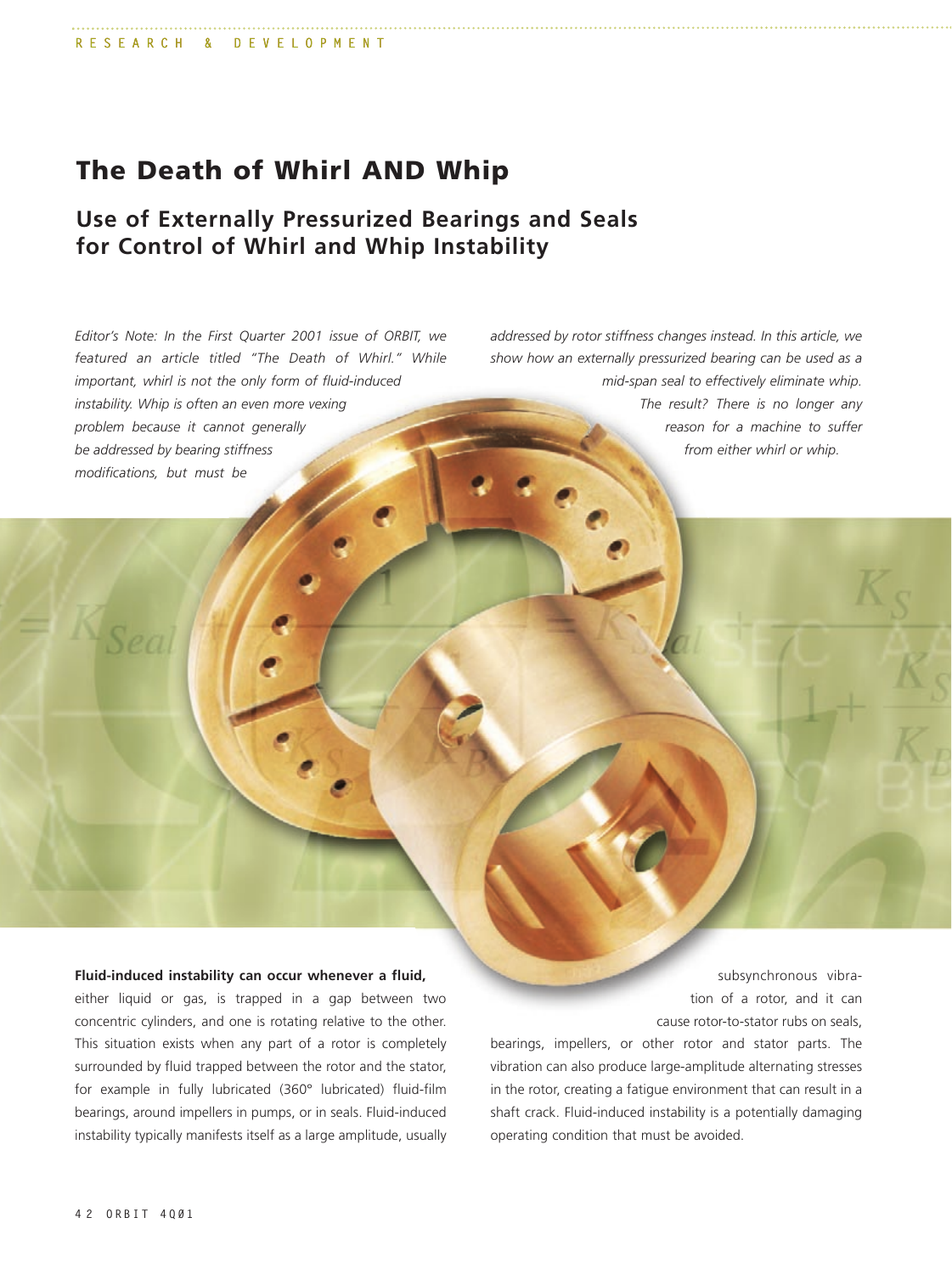During the 1980s, Don Bently and Dr. Agnes Muszynska showed that whirl and whip fluid-induced instabilities were actually manifestations of the same phenomenon, not separate malfunctions as previously believed. This groundbreaking work, modeling the two malfunctions in a single, harmonized, modern algorithm, is summarized in the April 1989 issue of *ORBIT* in the article "Fluid-Generated Instabilities of Rotors" [1].

*"Both whirl and whip can be eliminated without introducing the disadvantages inherent in other commonly applied technologies."*

Fluid-induced instability can originate in bearings or seals, but most often in fluid-film bearings; it appears suddenly and without warning, as the rotor speed reaches a particular threshold speed, which we call the Bently-Muszynska Threshold of Instability. Through rotor stability analysis, we can obtain a very useful expression for the Threshold of Instability,  $\Omega_{th}$  :

$$
\Omega_{th} = \frac{1}{\lambda} \sqrt{\frac{K}{M}} \tag{1}
$$

where  $\lambda$  is the Fluid Circumferential Velocity Ratio, a measure of fluid circulation around the rotor, *K* is the rotor system spring stiffness, and *M* is the rotor system mass.

There is an important point regarding this equation: If the rotor speed is less than  $\Omega_{th}$ , then the rotor system will be stable. Or to look at it another way, if  $\Omega_{th}$  is above *the operating speed*, then the rotor system will be stable. Thus, to ensure rotor stability, all we have to do is keep the Threshold of Instability above our highest anticipated operating speed.

Rotor dynamic stability analysis itself is a separate topic, best performed using a technique called Root Locus Analysis, and covered in a previous *ORBIT* article [2]. Root Locus was pioneered by Walter Evans, a brilliant control systems engineer, and represents one of the most important contributions ever introduced to the field of control. It is covered in Evans' own text [3] as well as numerous other modern texts, two of which are noted at the end of this article [4,5].

### **Controlling Lambda**

One way the Threshold of Instability is commonly raised is to reduce  $λ$ . You can see in Equation 1 that if we reduce  $λ$ , we will increase  $\Omega_{th}$ .  $\lambda$  is a measure of the amount of fluid circulation

> in the bearing or seal, and it can be influenced by the geometry of the bearing or seal, the rate of end leakage out of the bearing or seal, the eccentricity ratio of the rotor in the bearing or seal, and the presence of any pre- or antiswirling that may exist in the fluid. Fluid-induced instability originating in fluid-film bearings is

commonly controlled by bearing designs that break up circumferential flow. Examples of such bearings include tilting pad, lemon bore, elliptical, and pressure dam bearings.  $\lambda$  can also be reduced by antiswirl injection of fluid into the offending bearing or seal.

### **Controlling Stiffness**

Fluid-induced instability can also be eliminated by increasing the rotor system spring stiffness, *K*. This article shows how an externally pressurized bearing or seal can be used to control fluid-induced instability by increasing *K*. First, however, we

# *"To eliminate whirl, add stiffness at the bearing; to eliminate whip, add stiffness at or near the center of the shaft."*

need to discuss how the various sources of spring stiffness combine to produce the symptoms of whirl and whip.

### **Spring Model**

A flexible rotor can be thought of as a mass that is supported by a shaft spring, which is in turn supported by a bearing spring (Figure 1). Thus *K* actually consists of two springs in series, the shaft spring,  $K_s$ , and the bearing spring,  $K_B$ . For these two springs connected in series, the stiffness of the combination is given by these equivalent expressions: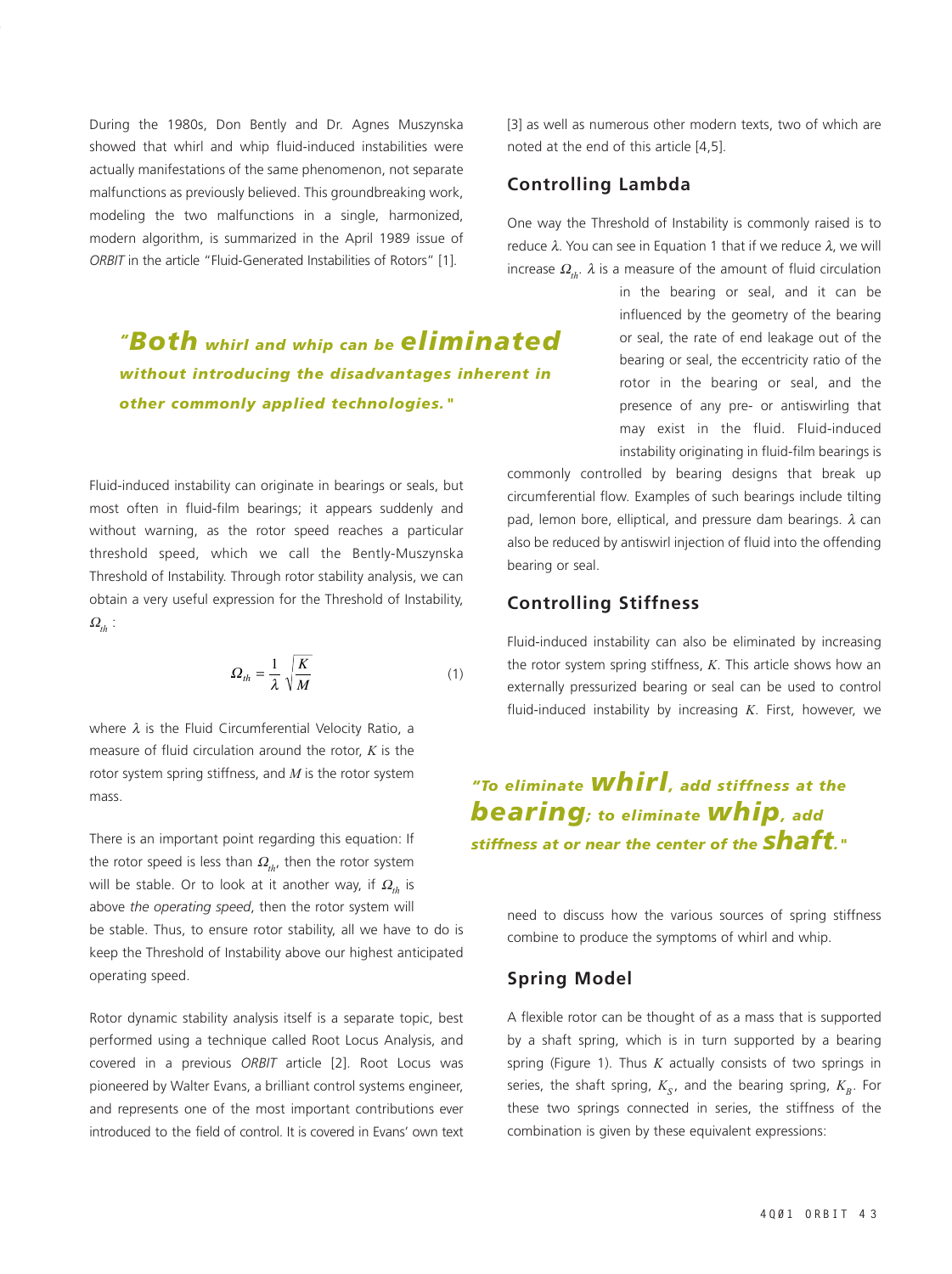

ratio is near 1) the bearing stiffness is typically much higher than the rotor shaft stiffness. Because of this, the ratio  $K_S/K_B$  is small. Then, the rightmost of Equation 2 tells us that the combination stiffness is a little less than  $K<sub>s</sub>$ . Thus, at *high eccentricity ratios, the shaft stiffness is the weak stiffness*, and it controls the combination stiffness.

Fluid-induced instability *whirl* begins with the rotor operating relatively close to the center of the bearing.

$$
\frac{1}{\left(\frac{1}{K_s} + \frac{1}{K_B}\right)} = \frac{K_B}{\left(1 + \frac{K_B}{K_B}\right)} = \frac{K_S}{\left(1 + \frac{K_S}{K_B}\right)}
$$
\nThe Wniri Vibration is usually associated with a rigid body mode of the rotor system (Figure 2, top). During whirl, the rotor system (Figure 2, top). During whirl, the rotor system precesses at a natural frequency that is controlled by the softer bearing spring stiffness.

For any series combination of springs, the stiffness of the combination is always less than the stiffness of the weakest spring. The weak spring controls the combination stiffness. For example, assume that  $K_R$  is significantly smaller than  $K_S$ . Thus,  $K<sub>S</sub>$  is much larger than  $K<sub>B</sub>$ , and the middle equation can be used. As  $K_S$  becomes relatively large,  $K$  becomes approximately equal to  $K_B$ . For this case, the system stiffness,  $K$ , can never be

higher than  $K_B$ ; in practice it will always be less. A similar argument can be used with the rightmost equation when  $K_p$  is relatively large compared to  $K_s$ ; the system stiffness will always be lower than  $K<sub>B</sub>$ .

### **Eccentricity and Stiffness**

Let's assume that the source of the fluid-induced instability is a plain, cylindrical, hydrodynamic bearing, an example of an *internally pressurized bearing*. Typically, when the journal is close to the center of the bearing (the eccentricity ratio is small), the bearing stiffness is much lower than the shaft stiffness. In that case, the ratio  $K_p/K_s$  is small, and the middle of Equation 2 tells us that the combination stiffness is a little less than  $K_B$ . In other words, *at low eccentricity ratios, the bearing stiffness is the weak stiffness* and it controls the combination stiffness.

On the other hand, when the journal is located relatively close to the bearing wall (the eccentricity

*Whip* is an instability vibration that locks to a more or less constant frequency. The whip vibration is usually associated with a bending mode of the rotor system (Figure 2, bottom).

In this situation, the journal operates at a high eccentricity ratio, and  $K_B$  is much higher than  $K_S$ .  $K_S$  is the weakest spring

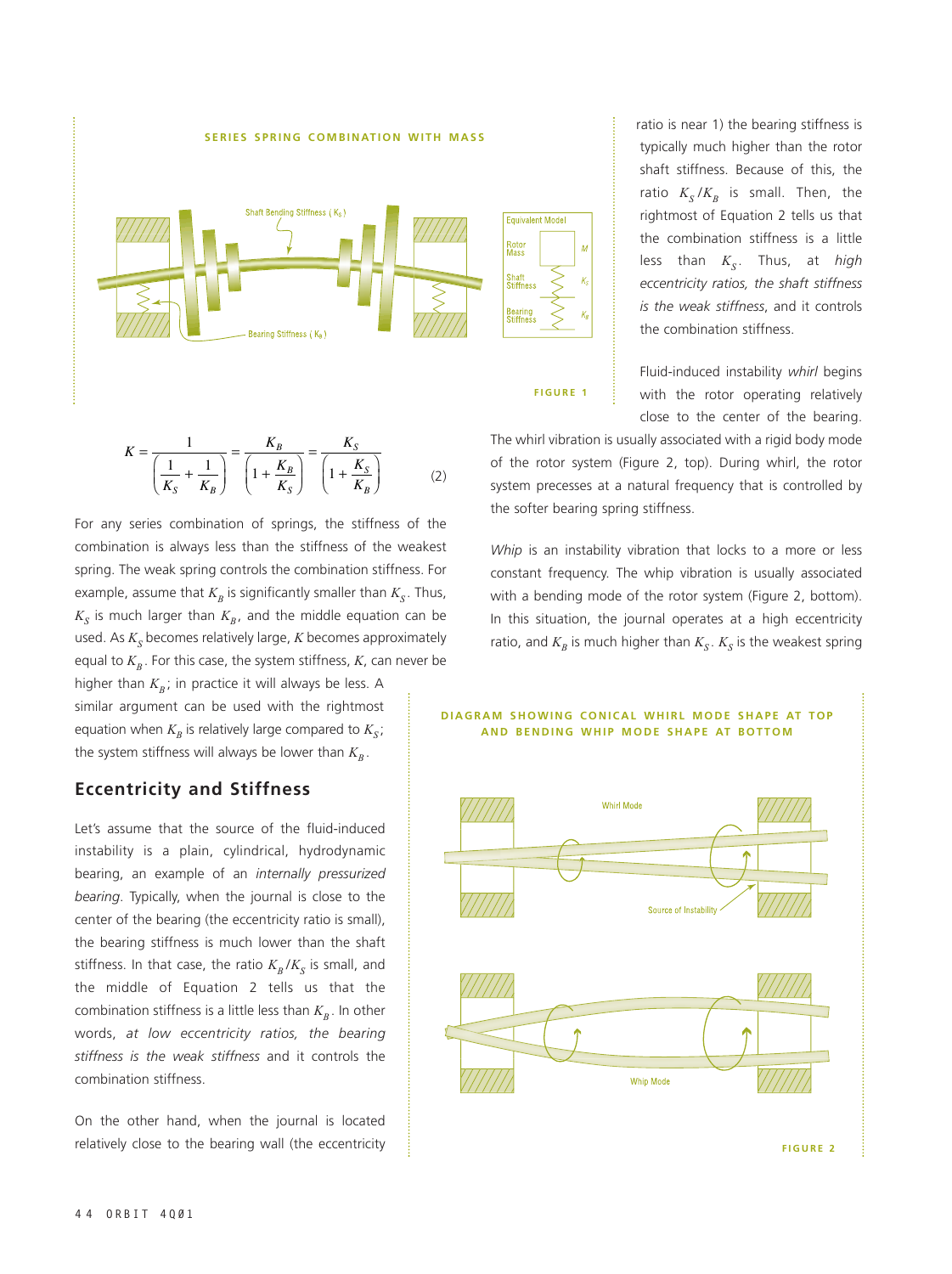in the system, and it controls the natural frequency of the instability vibration.

To summarize, at low eccentricity ratios, the bearing stiffness controls the rotor system stiffness. Therefore, any changes in bearing stiffness will show up immediately as changes in the overall rotor system spring stiffness, *K*. On the other hand, at very high eccentricity ratios, the constant shaft stiffness is in control, and the overall rotor system spring stiffness will be approximately independent of changes in bearing stiffness.

### **Externally Pressurized Bearings and Seals**

Conventional hydrodynamic bearings generate the rotor support force through the dynamic action of fluid drawn around by the rotation of the shaft journal. For that reason,

#### **CROSS SECTIONS OF HYDRODYNAMIC BEARING AND EXTERNALLY PRESSURIZED BEARING**



they are called *internally pressurized bearings* (Figure 3). These bearings are normally designed to operate in a partially lubricated condition. They are vulnerable to fluid-induced instability problems because they can become fully lubricated if the shaft journal operates at a low eccentricity ratio, as can happen due to misalignment or an unanticipated high radial load.

*Externally pressurized* bearings operate in a fully lubricated condition by design. The spring stiffness of these bearings strongly depends on the pressure of the lubricating fluid that is supplied to the bearing. This pressure is generated by an external pump; hence the name. By varying the pressure supplied to the bearing, it is possible to control the spring stiffness of the bearing, providing the possibility of *variable stiffness* control of a machine.

Seals can also act like bearings and have been responsible for triggering fluid-induced instabilities, even in machines supported by instability-resistant bearing designs, such as tilting pad bearings. Seals can also be externally pressurized with either gas or liquid, and they present the same possibilities for variable stiffness operation.

Ironically, the use of external pressurization in bearings occurs worldwide, especially in Europe, as many large machines use "jacking oil" to lift the rotor during startup, before rotative speed can develop a self-sustaining oil wedge. Unfortunately, it is widely believed that external pressurization at operating speeds degrades, rather than enhances, rotor dynamic stability. For this reason, the jacking oil pressure is removed once the rotor reaches an appropriate rotative speed. As this article will show, external pressurization of a properly designed bearing *enhances* stability and can *eliminate* whirl and whip. Thus, externally pressurized bearings and seals offer a new approach to the control of fluid-induced instability.

In whirl, the bearing stiffness is the weak stiffness of the system. We can increase the pressure of an externally pressurized bearing, increasing the bearing spring stiffness,  $K_B$ , and the system spring stiffness, *K*. The result is an increase in the Threshold of Instability,  $\Omega_{th}$ . Thus, it is possible to design a rotor system using externally pressurized bearings that prevent fluid-induced instability whirl.

In whip, the bearing stiffness is very high, and the shaft stiffness,  $K<sub>s</sub>$ , is the weak spring in the system. In this situation,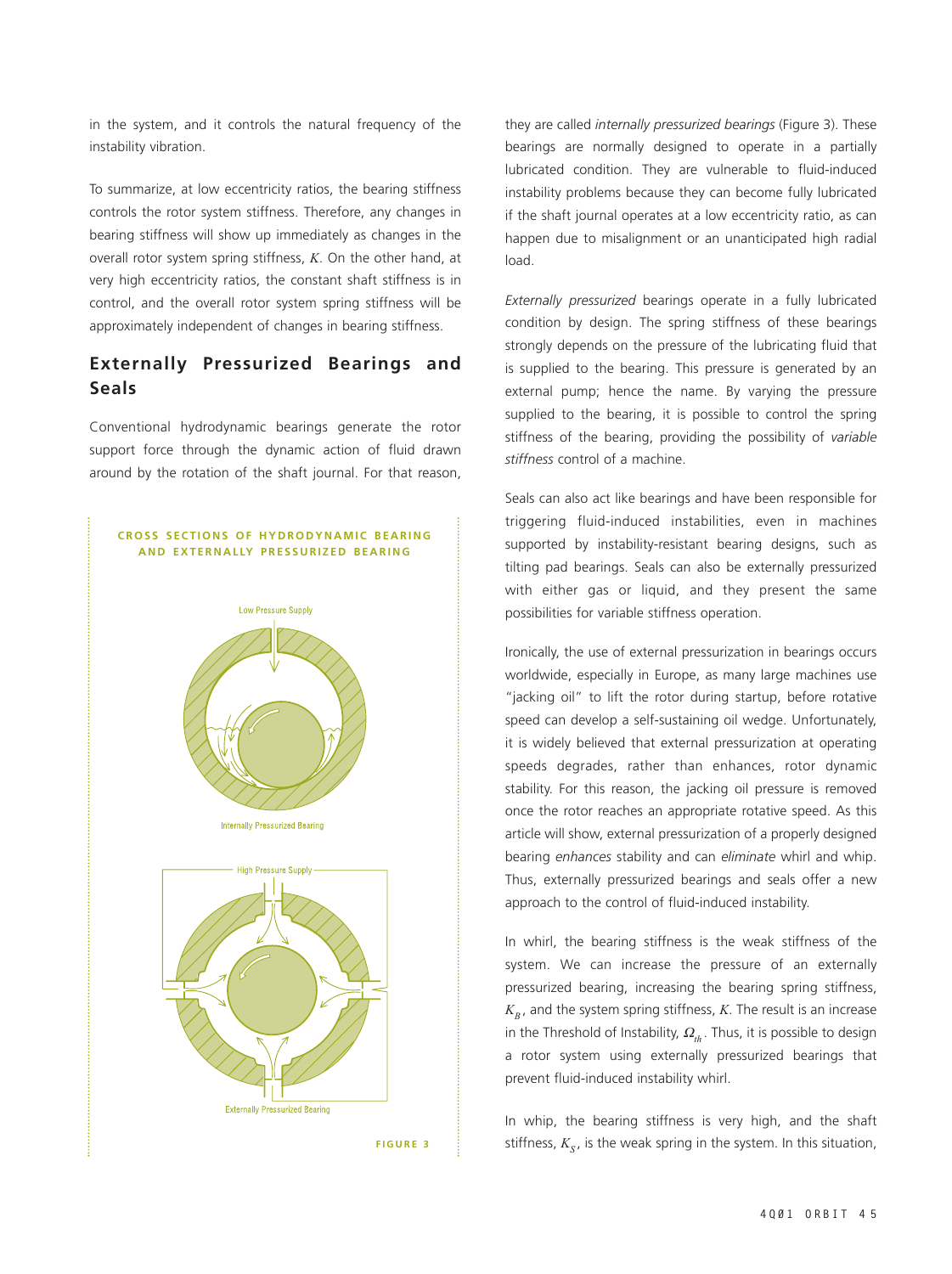

increasing the bearing pressure and stiffness *will have no effect* on the overall system spring stiffness, *K*. It is controlled by the shaft stiffness, which cannot be changed. However, we *can* add an additional spring to the system that acts *in parallel with* the shaft spring. This can be done by pressurizing a seal at or near the midspan of the rotor shaft (Figure 4). The total stiffness of two springs in parallel is simply the sum of the two stiffnesses. With an externally pressurized center seal with stiffness  $K_{Sed}$ , Equation 2 becomes

$$
K = K_{\text{Scal}} + \frac{1}{\left(\frac{1}{K_S} + \frac{1}{K_B}\right)} = K_{\text{Scal}} + \frac{K_S}{\left(1 + \frac{K_S}{K_B}\right)}\tag{3}
$$

Thus, increasing  $K_{Sed}$  has the effect of directly increasing  $K$  and increasing the Threshold of Instability,  $\Omega_{th}$ . Pressurizing the seal is equivalent to increasing the stiffness of the rotor shaft.

Both of these approaches to instability control follow the same basic principle: the stiffness of the weakest component is increased using externally pressurized bearing or seal technology. In whirl, the relatively weak bearing is stiffened; in whip, the relatively weak shaft is stiffened.

Externally pressurized bearings and seals offer one additional technical advantage. The working fluid can be injected radially or tangentially. If fluid is injected tangentially against rotation (*antiswirl injection*), λ is reduced. This has a direct and positive effect on rotor system stability. Antiswirl injection is easy to incorporate into an externally pressurized application, by design.

By applying all of these approaches in the design of a machine, it is relatively easy to produce a machine that is immune to fluid-induced instability problems. This has been demonstrated, both in the lab and in public venues (See page 47), by Bently Rotor Dynamics Research Corporation (BRDRC). Through the use of externally pressurized bearings and seals, both whirl and whip can be eliminated *without* introducing the disadvantages inherent in other commonly applied technologies or approaches such as tilting pad bearings, intentional misalignment (including gravity), and sleeve bearing variations such as tapered land, lemon bore, pressure dam, and others. These approaches introduce other problems (moving parts to

wear out, greater mechanical losses, increased machine stress), and none are able to address whip instabilities. In addition, externally pressurized bearing/seal technology provides advantages far beyond the elimination of whirl and whip and can replace other bearing types such as magnetic and rolling element, overcoming their numerous disadvantages. It can be used to provide a variable stiffness machine, easily adjusted in the field manually or using automatic controls; it can be used with a variety of working fluids (gas or liquid), allowing "oilfree" operation, sometimes with the process gas itself; it allows greater use of vertical machine designs, rather than primary reliance on horizontal designs which use gravity as a stabilizing preload; and, it can be used at very slow rotational speeds since it does not depend on rotation to develop a supporting fluid wedge.

For more information on externally pressurized bearing technology from Bently Nevada, contact your local sales professional, or visit our Web site devoted to this technology at www.servofluid.com. **ORBIT**

#### *References:*

- 1. Muszynka, A. and Bently, D.E., "Fluid-Generated Instabilities of Rotors," *ORBIT*, Vol. 10 No. 1, April 1989, pp. 6-14.
- 2. Grant, J., "Root Locus Analysis An excellent tool for rotating machine design and analysis," *ORBIT*, Vol. 20 No. 2, Second/Third Quarters 1999, p. 21-22.
- 3. Evans, W.R., *Control-System Dynamics*, McGraw-Hill, New York, New York, 1954.
- 4. Ogata, K., *Modern Control Engineering*, Third Edition, Prentice-Hall, 1997.
- 5. Nise, N., *Control Systems Engineering with MATLAB*, Third Edition, John Wiley & Sons, 2000.